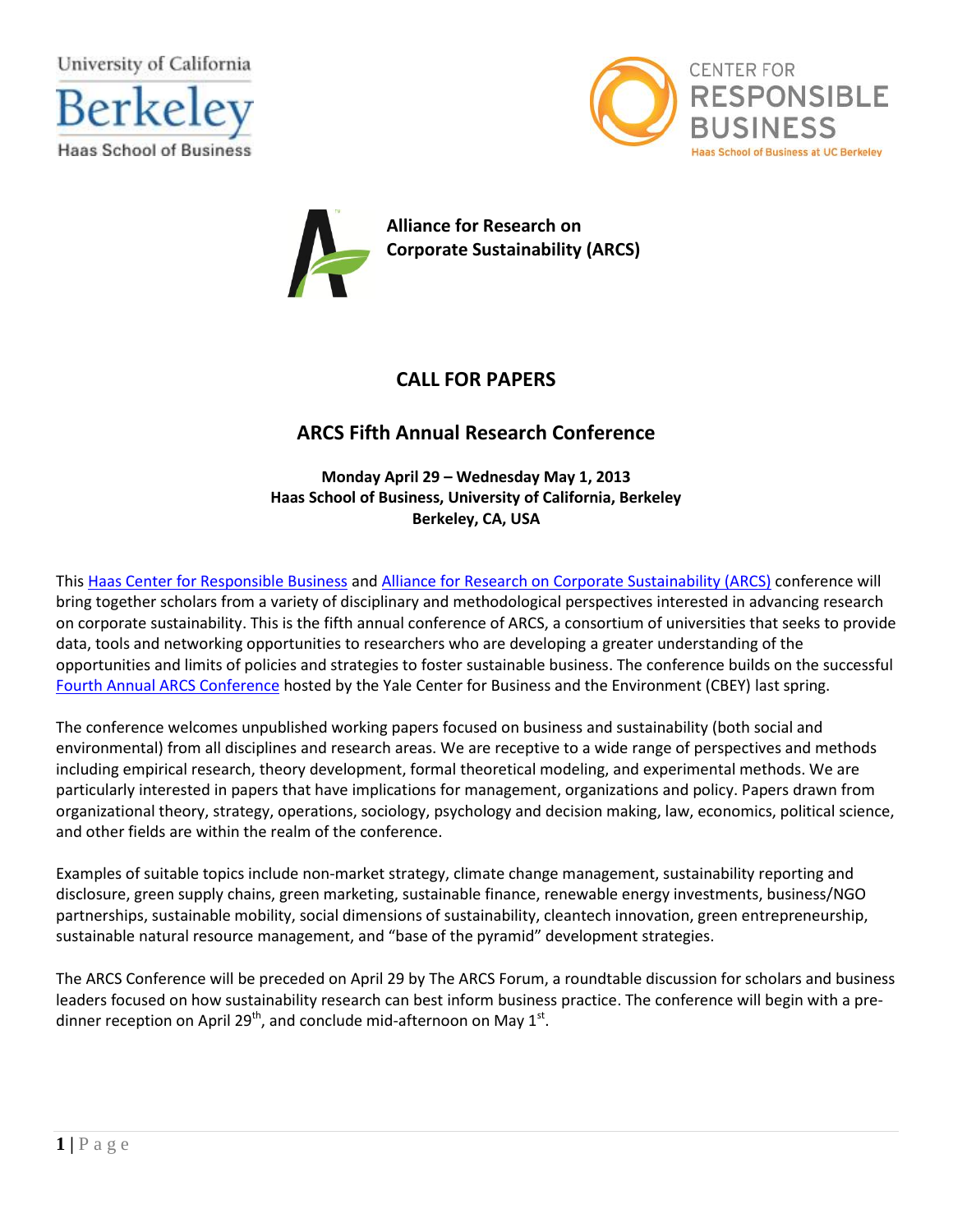



# **Submission Information: DEADLINE Monday, January 21st, 2013**

Please e-mail submissions to [Erika Herz](mailto:herze@darden.virginia.edu) (herze@darden.virginia.edu). The program will be announced in February.

## **Submission Guidelines**

Submissions must be working papers not yet accepted for publication, 30 pages or less in length (double-spaced, 11 pt font). Papers must include an abstract, **as well as the Supplemental Information on p. 4-5 below**. Submissions will be considered for two presentation opportunities:

- 1) Full-length paper presentations (20 minutes), which are appropriate for relatively advanced work with clear conclusions.
- 2) Research sketches (egg-timer sessions), which allow you to present a five-minute summary of your work to the entire ARCS audience, making it easy to connect with others who share your interests. These are appropriate for work at any phase of the research process, from completed work to research in its early stages.

## **For Doctoral Students:**

In addition to being considered for full-length paper presentations and research sketches, doctoral students have two additional opportunities to present and receive feedback on work. The names of students participating in each of these options will appear on the conference program.

1) Poster Session

The Poster Session allows you to present your work in an informal setting during the cocktail hour before dinner. This is appropriate for work that has at least preliminary conclusions that can be presented concisely in a poster format.

2) Research Roundtables

These are designed to offer doctoral students one-on-one oral feedback on work in progress from senior scholars in the field. Students can opt for feedback on (1) research questions and hypotheses, or (2) research methods. Tables organized around research questions will emphasize breadth and engage faculty members from multiple disciplines; tables organized around methods will emphasize depth, and engage faculty members with deep knowledge of specific approaches. Other conference participants will also be invited to join roundtables of their choice.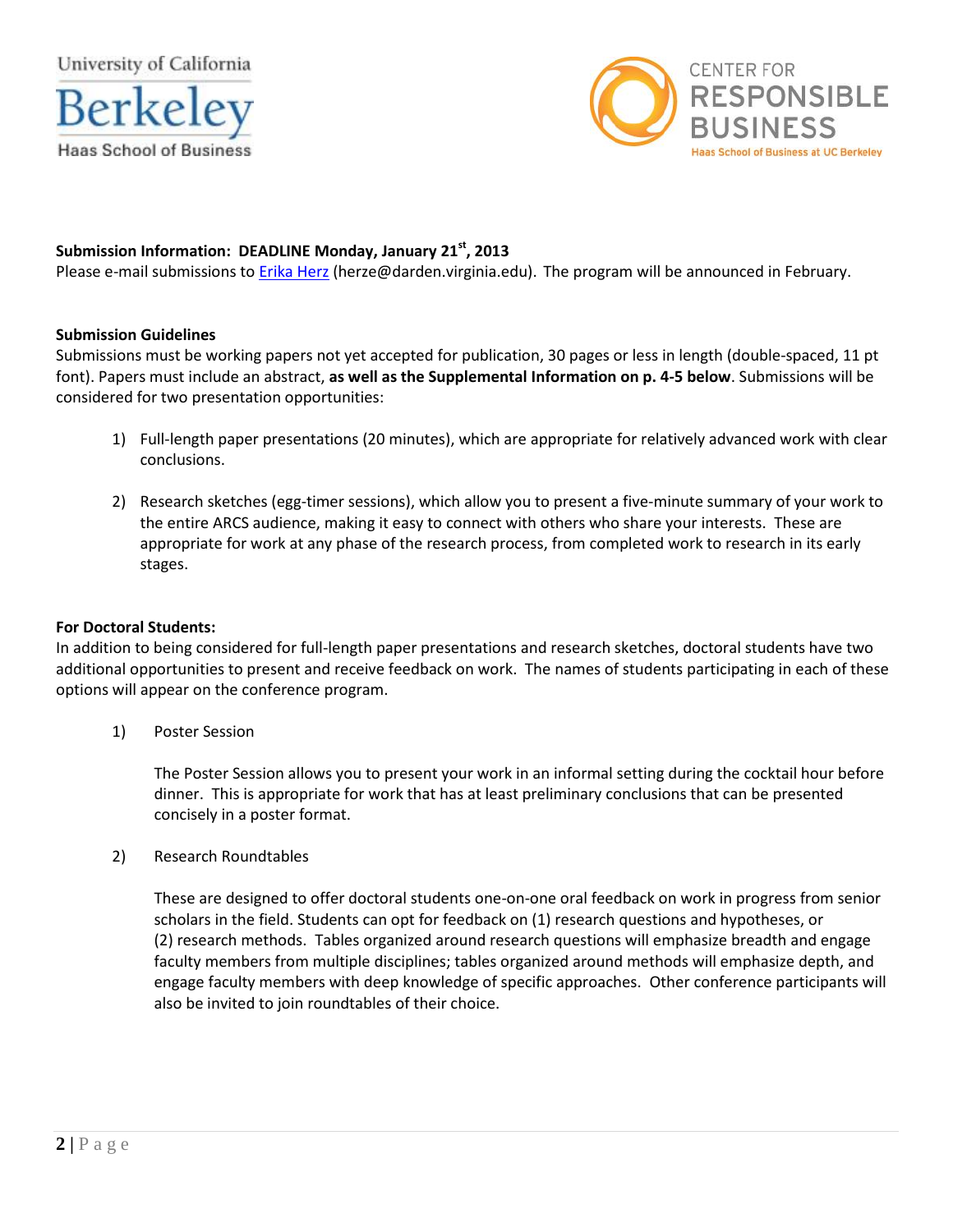University of California





## **Conference Location and Contacts**

- Conference location: Haas School of Business, University of California-Berkeley, Berkeley, California, USA  $\bullet$
- General questions about the conference and ARCS: ARCS Managing Director Erika Herz
- Conference Chair: Professor David Vogel, Haas School of Business
- ARCS Forum Chair: Andrew King, Tuck School of Business
- Conference Oversight: Haas Center for Responsible Business Executive Director Jo Mackness
- Program Committee: Tima Bansal (Western Ontario), Lori Bennear (Duke), Dylan Minor (Northwestern), Glen Dowell (Cornell), Marian Chertow (Yale), Andrew Hoffman (Michigan), Andrew King (Dartmouth), Mike Lenox (Virginia), Tom Lyon (Michigan), John Maxwell (Indiana), Eric Orts (Penn), Craig Smith (INSEAD), John Sterman (MIT), Mike Toffel (Harvard), and David Vogel (Cal-Berkeley).

## **Conference Expenses**

The conference registration fee is:

- \$250 for ARCS individual members. (\$100 for doctoral students).  $\bullet$
- \$300 for individual non-members of ARCS (includes \$50 ARCS individual membership).

Participants are responsible for their own travel and lodging expenses for the conference. Registration fees include all conference meals.

## **About ARCS**

ARCS is a professional society of scholars studying the interface between business and sustainability. Faculty members, doctoral students, and researchers from any university or academically-oriented institutes and think-tanks are welcome to become ARCS individual members.

ARCS was established to provide data, tools and networking opportunities to researchers who are developing greater understanding of the opportunities and limits of policies and strategies to foster sustainable business. ARCS is also an alliance of schools and institutes at major universities that share a strong commitment to research on business and sustainability. Members include U California-Berkeley, Cornell, Dartmouth, Duke, Harvard, Indiana, INSEAD, U Michigan, MIT, Northwestern, U Pennsylvania, U Virginia, U Western Ontario and Yale.

Please see next page for Supplemental Information for Paper Submissions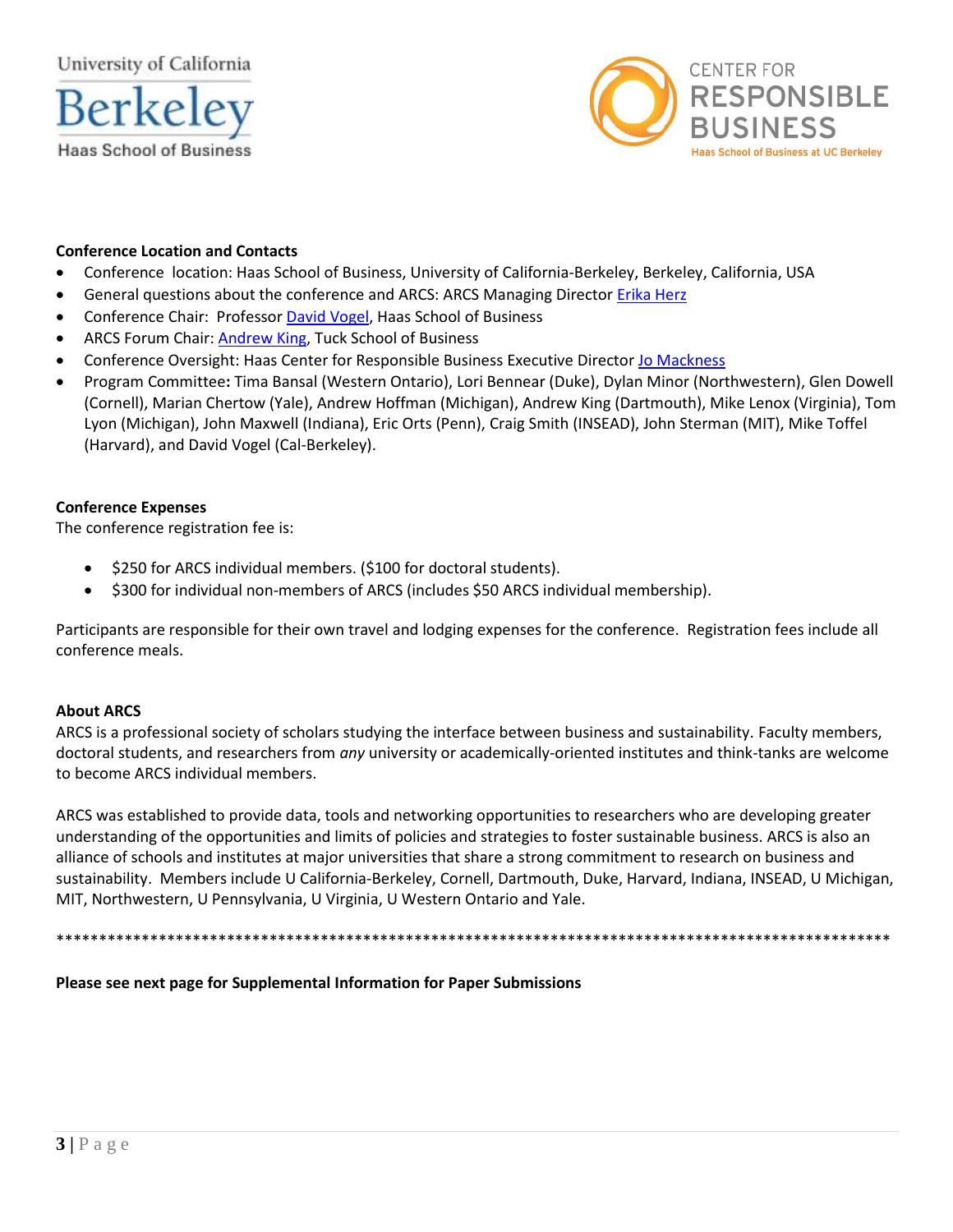



# **Supplemental Information for Paper Submissions**

Please send your submission as a pdf file, using the last name of the primary contact as the filename.

- 1) Paper title:
- 2) Filename:
- 3) Author(s) name and affiliation:
- 4) Presenter name:
- 5) Primary contact name and e-mail (**One person only**):
- 6) Topic (10 words or less):
- 7) Preferences: Please indicate your preferences for presentation format by marking all of the formats for which you are interested in being considered. If you mark more than one option, the Conference Committee will match you with the format deemed best suited for your work.

## **Faculty and doctoral students:**

- \_ Please consider my paper for a presentation slot.
- \_ Please consider my paper for a Research Sketch (egg-timer session).

## **Additional options for doctoral students only:**

- \_ Please consider my paper for the poster session.
- \_ Please consider my paper for a research roundtable on Research Questions and Hypotheses.
- \_ Please consider my paper for a research roundtable on Research Methods.